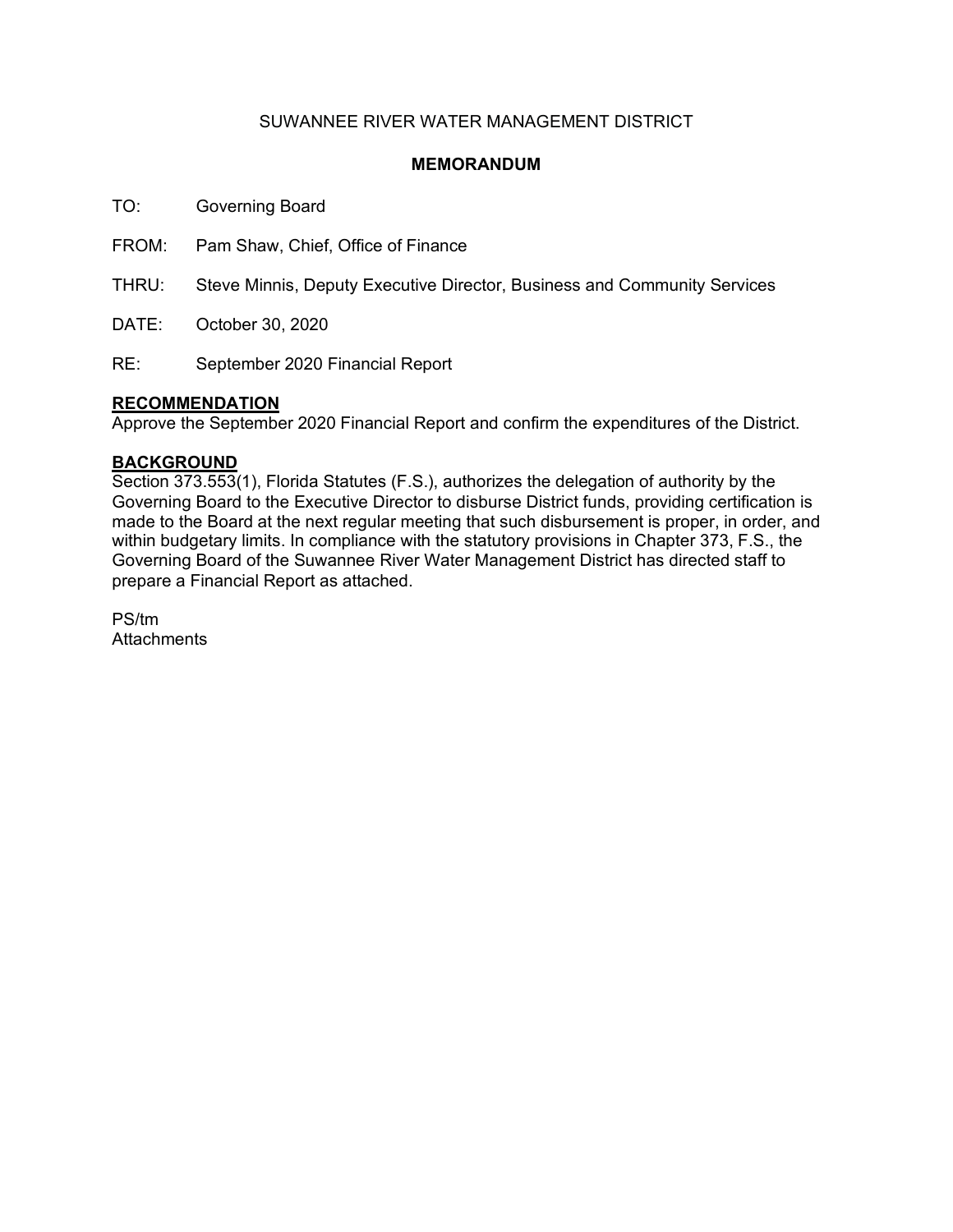### Suwannee River Water Management District Cash Report September 2020

| <b>Financial Institution/Account</b>       | <b>Monthly</b><br><b>Interest</b> | <b>Interest</b><br>Rate % | <b>Closing</b><br><b>Balance</b> |
|--------------------------------------------|-----------------------------------|---------------------------|----------------------------------|
| <b>First Federal Permit Fee</b>            | \$0.00                            |                           | \$500.00                         |
| <b>First Federal Accounts Payable</b>      | \$0.00                            |                           | \$35,000.00                      |
| <b>First Federal EFT Disbursements</b>     | \$0.00                            |                           | \$0.00                           |
| <b>First Federal Depository</b>            | \$55.74                           | 0.01%                     | \$667,836.16                     |
| Special Purpose Investment Account (SPIA)* | \$89,370.46                       | 2.42%                     | \$43,267,382.66                  |
| TOTAL                                      | \$89,426.20                       |                           | \$43,970,718.82                  |

\*SPIA is part of the Florida Treasury Investment Pool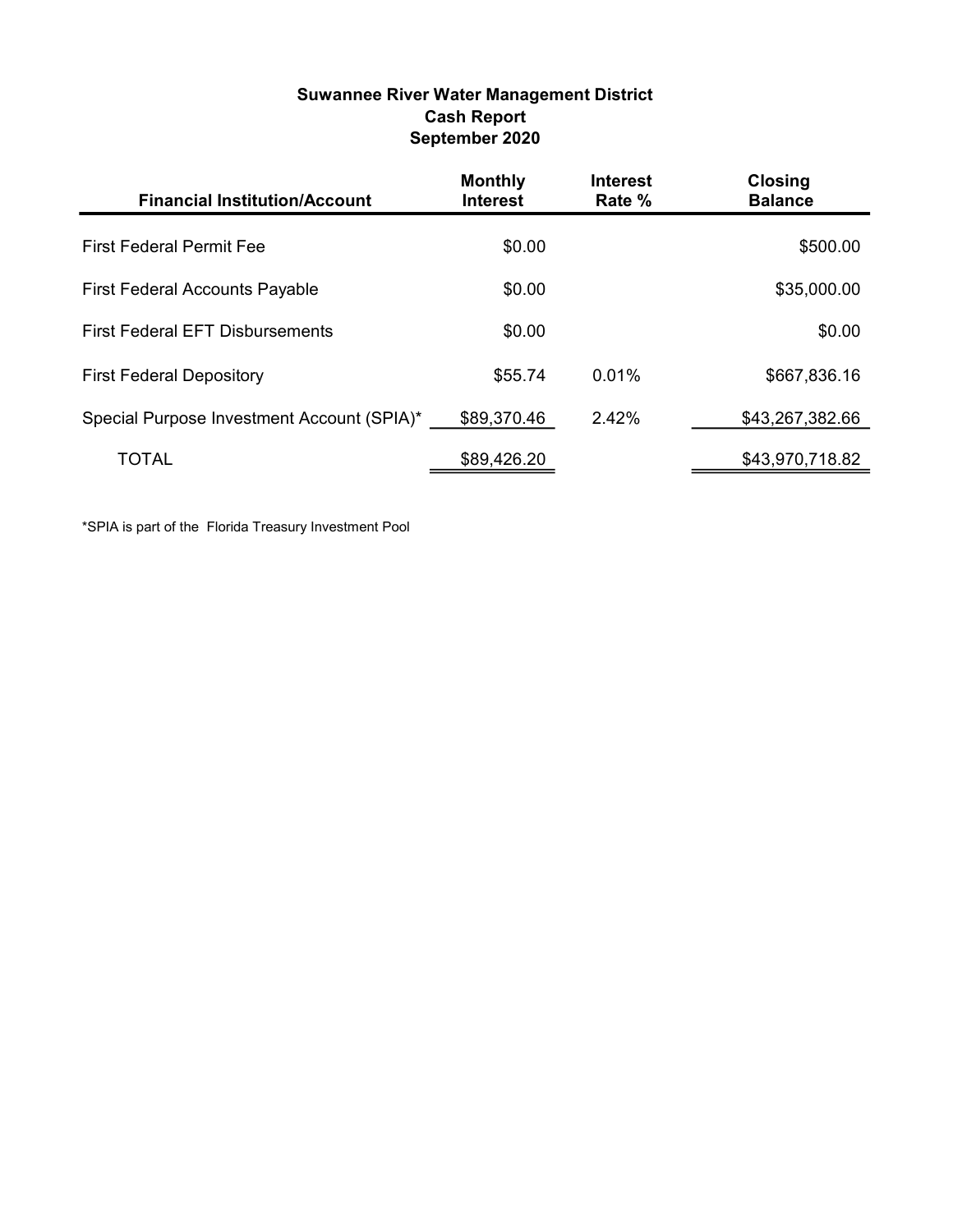#### **Suwannee River Water Management District Statement of Sources and Uses of Funds For the Month ending September 30, 2020 (Unaudited)**

|                                  | <b>Current</b><br><b>Budget</b> |      | <b>Actuals</b><br><b>Through</b><br>9/30/2020 |    | Variance<br>(Under)/Over<br><b>Budget</b> | <b>Actuals As A</b><br>% of Budget |
|----------------------------------|---------------------------------|------|-----------------------------------------------|----|-------------------------------------------|------------------------------------|
| <b>Sources</b>                   |                                 |      |                                               |    |                                           |                                    |
| \$<br>Ad Valorem Property Taxes  | 5,848,822 \$                    |      | $6,057,219$ \$                                |    | 208,397                                   | 103.6%                             |
| Intergovernmental Revenues<br>\$ | 49,603,103                      | S    | 15,083,933                                    | \$ | (34.519.170)                              | 30.4%                              |
| \$<br>Interest on Invested Funds | 130.000                         | - \$ | 1,284,753                                     | \$ | 1,154,753                                 | 988.3%                             |
| \$<br>License and Permit Fees    | 163,000                         | - \$ | 205,956                                       | S  | 42,956                                    | 126.4%                             |
| \$<br>Other                      | 1,000,000                       | S    | 1,771,592                                     | \$ | 771,592                                   | 177.2%                             |
| Fund Balance                     | 9.116.055                       | S    | 2.355.010                                     | \$ | (6,761,045)                               | 25.8%                              |
| <b>Total Sources</b><br>\$       | 65,860,980                      |      | 26,758,464                                    | S  | (39, 102, 516)                            | 40.6%                              |

|                                              | Current        |      |                     |      |                |     | Available     |           |                         |
|----------------------------------------------|----------------|------|---------------------|------|----------------|-----|---------------|-----------|-------------------------|
|                                              | <b>Budget</b>  |      | <b>Expenditures</b> |      | Encumbrances - |     | <b>Budget</b> | %Expended | %Obligated <sup>3</sup> |
| <b>Uses</b>                                  |                |      |                     |      |                |     |               |           |                         |
| Water Resources Planning and Monitoring      | $9.907.414$ \$ |      | 5.556.920           |      | 2.088.169      |     | 2.262.325     | 56%       | 77%                     |
| Acquisition, Restoration and Public Works    | 47.402.057     | -SS  | 10.576.056          |      | 21,611,492     | -SG | 15,214,510    | 22%       | 68%                     |
| Operation and Maintenance of Lands and Works | $5,132,262$ \$ |      | 4,367,353           | - \$ | 374.572 \$     |     | 390,337       | 85%       | 92%                     |
| Regulation                                   | 1,500,457      | - \$ | 1,465,476           |      | 21,646         |     | 13.335        | 98%       | 99%                     |
| Outreach                                     | 231.018 \$     |      | 184.765             | -S   |                |     | 46.253        | 80%       | 80%                     |
| Management and Administration                | 1.687.772 \$   |      | 1.543.290           |      | 6.600          |     | 137.882       | 91%       | 92%                     |
| <b>Total Uses</b>                            | 65.860.980     |      | 23,693,859          |      | 24,102,479     |     | 18,064,642    | 36%       | 73%                     |

<sup>1</sup> Actual Fund Balance used is recorded at the end of the fiscal year. This amount represents Fund Balance used for the Agricultural and RIVER Cost-Share,

Regional Water Resource Development, and Project Effectiveness Metrics Programs.

 $2$  Encumbrances represent unexpended balances of open purchase orders and contracts.

 $^3$  Represents the sum of expenditures and encumbrances as a percentage of the available budget.

This financial statement is prepared as of September 30, 2020 and covers the interim period since the most recent audited financial statements.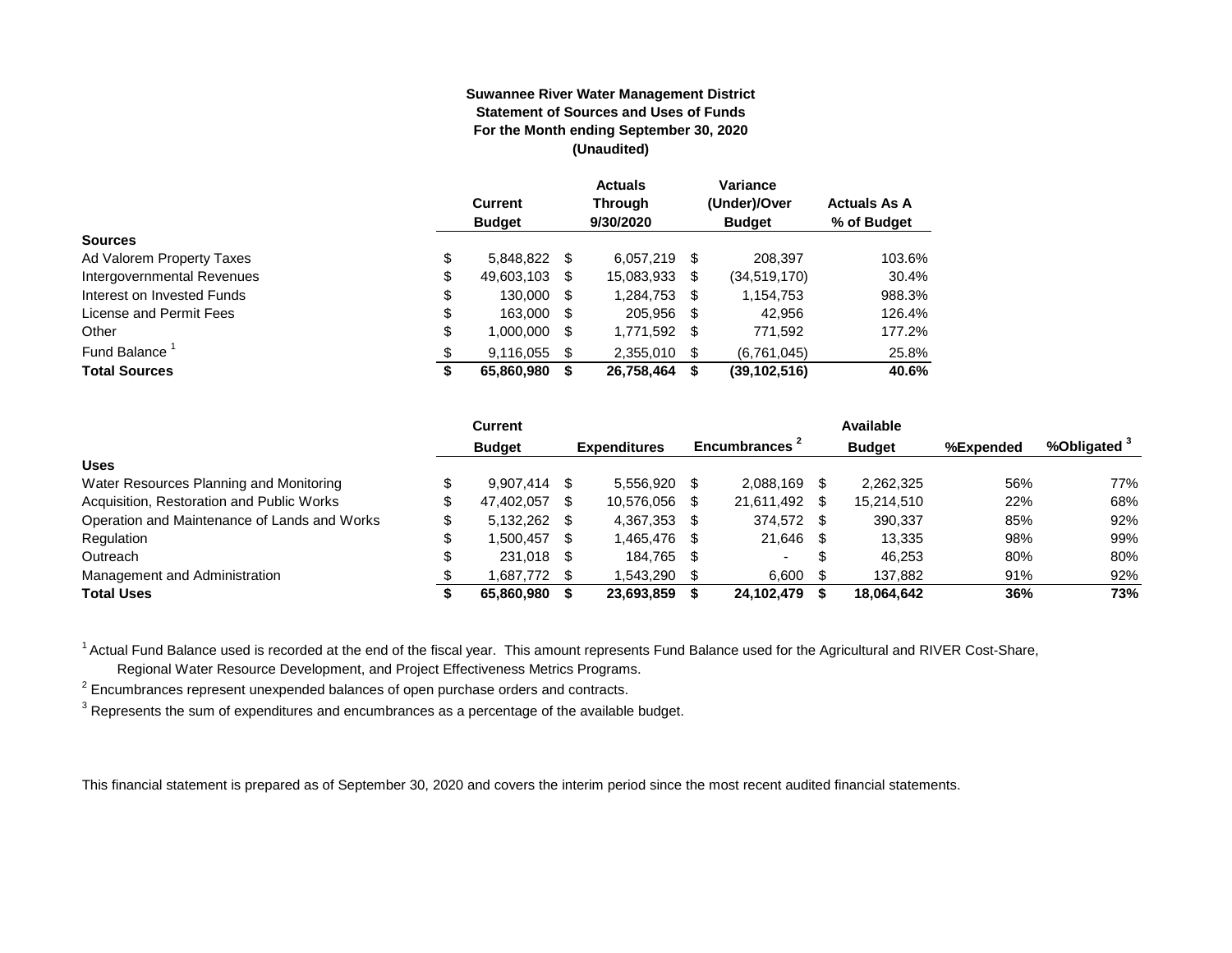|                                                              | $Y-T-D$<br><b>ACTUAL</b> | <b>ENCUMBRANCE</b> | <b>ANNUAL</b><br><b>BUDGET</b> |
|--------------------------------------------------------------|--------------------------|--------------------|--------------------------------|
| <b>FUND Report Recap -</b>                                   |                          |                    |                                |
| <b>REVENUES</b>                                              |                          |                    |                                |
| <b>DISTRICT REVENUES</b>                                     | 9,319,520                | 0<br>0             | 7,141,822                      |
| <b>LOCAL REVENUES</b><br><b>STATE REVENUES</b>               | 86,480<br>14,160,992     | 0                  | 91,600<br>45,319,003           |
| <b>FEDERAL REVENUES</b>                                      | 836,462                  | 0                  | 4,192,500                      |
| <b>FUND BALANCE UTILIZATION</b>                              | 2,355,010                | 0                  | 9,116,055                      |
| <b>TOTAL REVENUES</b>                                        | 26,758,464               | $\mathbf 0$        | 65,860,980                     |
| <b>EXPENDITURES</b>                                          |                          |                    |                                |
| SALARIES AND BENEFITS                                        | 5,897,583                | 0                  | 6,499,032                      |
| CONTRACTUAL SERVICES                                         | 6,810,258                | 7,378,713          | 25,412,300                     |
| OPERATING EXPENDITURES                                       | 1,108,010                | 39,553             | 1,511,700                      |
| OPERATING CAPITAL OUTLAY                                     | 470,911                  | 0                  | 598,044                        |
| FIXED CAPITAL OUTLAY                                         | 211,893                  | 27,790             | 4,047,000                      |
| <b>INTERAGENCY EXPENDITURES</b><br><b>TOTAL EXPENDITURES</b> | 9,195,204                | 16,656,423         | 27,792,904                     |
|                                                              | 23,693,859               | 24,102,479         | 65,860,980                     |
| <b>EXCESS REVENUES OVER (UNDER) EXPENDITURES</b>             | 3,064,605                | (24, 102, 479)     | 0                              |
| <b>FUND 01 - GENERAL FUND</b>                                |                          |                    |                                |
| <b>REVENUES</b>                                              |                          |                    |                                |
| <b>DISTRICT REVENUES</b>                                     | 6,448,482                | 0                  | 5,038,023                      |
| <b>LOCAL REVENUES</b>                                        | 0                        | 0                  |                                |
| <b>STATE REVENUES</b>                                        | 2,768,661                | 0                  | 2,740,000                      |
| <b>FEDERAL REVENUES</b>                                      | 92,515                   | 0                  | <sup>0</sup>                   |
| FUND BALANCE UTILIZATION<br><b>TOTAL REVENUES</b>            | 0                        | 0                  | 769,184                        |
|                                                              | 9,309,658                | 0                  | 8,547,207                      |
| <b>EXPENDITURES</b>                                          |                          |                    |                                |
| SALARIES AND BENEFITS<br>CONTRACTUAL SERVICES                | 4,688,619<br>908,495     | 0<br>167,750       | 5,160,643<br>1,350,786         |
| OPERATING EXPENDITURES                                       | 705,160                  | 24,355             | 955,822                        |
| OPERATING CAPITAL OUTLAY                                     | 101,797                  | 0                  | 165,456                        |
| FIXED CAPITAL OUTLAY                                         | 0                        | 0                  | 0                              |
| <b>INTERAGENCY EXPENDITURES</b>                              | 910,937                  | 0                  | 914,500                        |
| <b>TOTAL EXPENDITURES</b>                                    | 7,315,008                | 192,105            | 8,547,207                      |
| <b>EXCESS REVENUES OVER (UNDER) EXPENDITURES</b>             | 1,994,650                | (192, 105)         | 0                              |
| <b>FUND 03 - ALTERNATIVE WATER SUPPLY</b>                    |                          |                    |                                |
| <b>REVENUES</b>                                              |                          |                    |                                |
| <b>DISTRICT REVENUES</b>                                     | 42,095                   | 0                  | 0                              |
| <b>LOCAL REVENUES</b>                                        | 0                        | 0                  | 0                              |
| <b>STATE REVENUES</b>                                        | 180,432                  | 0                  | 5,100,000                      |
| <b>FEDERAL REVENUES</b>                                      | 0                        | 0                  | 0                              |
| FUND BALANCE UTILIZATION<br><b>TOTAL REVENUES</b>            | 0                        | 0                  | 0                              |
|                                                              | 222,527                  | 0                  | 5,100,000                      |
| <b>EXPENDITURES</b><br><b>SALARIES AND BENEFITS</b>          | 0                        | 0                  | 0                              |
| CONTRACTUAL SERVICES                                         | 31,872                   | 116,628            | 1,100,000                      |
| OPERATING EXPENDITURES                                       | 0                        | 0                  | 0                              |
| OPERATING CAPITAL OUTLAY                                     | 0                        | 0                  | 0                              |
| FIXED CAPITAL OUTLAY                                         | 0                        | 0                  | ი                              |
| <b>INTERAGENCY EXPENDITURES</b>                              | 148,560                  | 3,210,564          | 4,000,000                      |
| <b>TOTAL EXPENDITURES</b>                                    | 180,432                  | 3,327,192          | 5,100,000                      |
| <b>EXCESS REVENUES OVER (UNDER) EXPENDITURES</b>             | 42,095                   | (3,327,192)        | 0                              |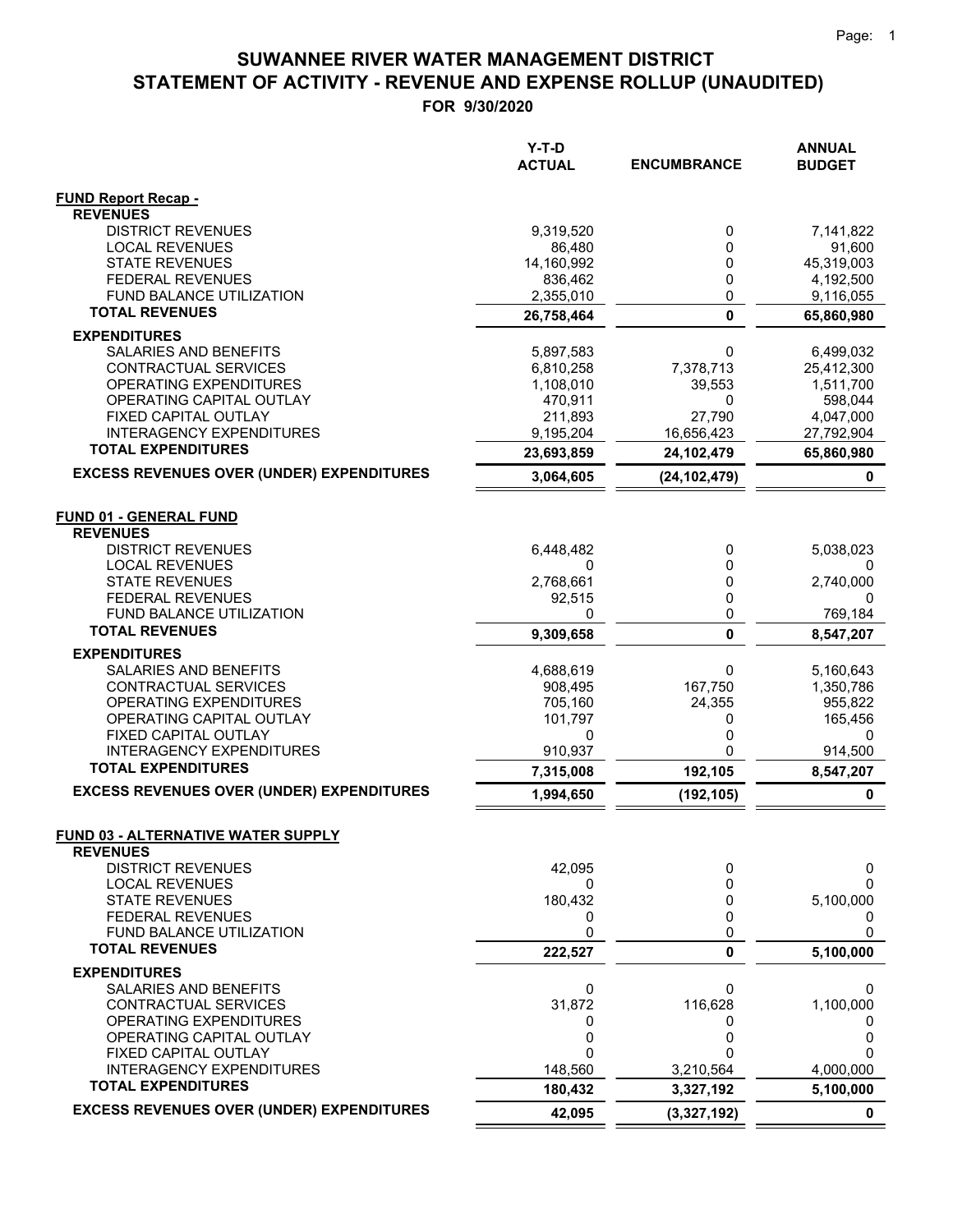**FOR 9/30/2020**

|                                                       | Y-T-D<br><b>ACTUAL</b> | <b>ENCUMBRANCE</b> | <b>ANNUAL</b><br><b>BUDGET</b> |
|-------------------------------------------------------|------------------------|--------------------|--------------------------------|
| <b>FUND 05 - MIDDLE SUWANNEE</b>                      |                        |                    |                                |
| <b>REVENUES</b>                                       |                        |                    |                                |
| <b>DISTRICT REVENUES</b>                              | 0                      | 0                  | 0                              |
| <b>LOCAL REVENUES</b><br><b>STATE REVENUES</b>        | 0<br>27,458            | 0<br>0             | 0<br>0                         |
| <b>FEDERAL REVENUES</b>                               | 0                      | 0                  | 0                              |
| <b>FUND BALANCE UTILIZATION</b>                       | 0                      | 0                  | 0                              |
| <b>TOTAL REVENUES</b>                                 | 27,458                 | 0                  | 0                              |
| <b>EXPENDITURES</b>                                   |                        |                    |                                |
| <b>SALARIES AND BENEFITS</b>                          | 0                      | 0                  | 0                              |
| <b>CONTRACTUAL SERVICES</b>                           | 27,458                 | 2,500              | 0                              |
| OPERATING EXPENDITURES<br>OPERATING CAPITAL OUTLAY    | 0<br>0                 | 0<br>0             | 0<br>0                         |
| FIXED CAPITAL OUTLAY                                  | 0                      | 0                  | 0                              |
| <b>INTERAGENCY EXPENDITURES</b>                       | 0                      | 0                  | 0                              |
| <b>TOTAL EXPENDITURES</b>                             | 27,458                 | 2,500              | 0                              |
| <b>EXCESS REVENUES OVER (UNDER) EXPENDITURES</b>      | 0                      | (2,500)            | 0                              |
| <b>FUND 06 - SPRINGS GRANTS</b>                       |                        |                    |                                |
| <b>REVENUES</b>                                       |                        |                    |                                |
| <b>DISTRICT REVENUES</b>                              | 104,000                | 0                  | 60,000                         |
| <b>LOCAL REVENUES</b>                                 | 0                      | 0                  | 0                              |
| <b>STATE REVENUES</b><br><b>FEDERAL REVENUES</b>      | 7,238,553<br>0         | 0<br>0             | 32,168,000<br>0                |
| <b>FUND BALANCE UTILIZATION</b>                       | 0                      | 0                  | 0                              |
| <b>TOTAL REVENUES</b>                                 | 7,342,553              | 0                  | 32,228,000                     |
| <b>EXPENDITURES</b>                                   |                        |                    |                                |
| SALARIES AND BENEFITS                                 | 0                      | 0                  | 0                              |
| CONTRACTUAL SERVICES<br>OPERATING EXPENDITURES        | 1,370,879<br>0         | 3,310,957<br>0     | 11,930,000<br>0                |
| OPERATING CAPITAL OUTLAY                              | 0                      | 0                  | 0                              |
| FIXED CAPITAL OUTLAY                                  | 0                      | 0                  | 2,200,000                      |
| <b>INTERAGENCY EXPENDITURES</b>                       | 5,971,674              | 12,361,049         | 18,098,000                     |
| <b>TOTAL EXPENDITURES</b>                             | 7,342,553              | 15,672,006         | 32,228,000                     |
| <b>EXCESS REVENUES OVER (UNDER) EXPENDITURES</b>      | 0                      | (15,672,006)       | 0                              |
| <b>FUND 07 - LOCAL REVENUE</b><br><b>REVENUES</b>     |                        |                    |                                |
| <b>DISTRICT REVENUES</b>                              | 0                      | 0                  | 0                              |
| <b>LOCAL REVENUES</b><br><b>STATE REVENUES</b>        | 86,480<br>0            | 0<br>0             | 91,600<br>0                    |
| <b>FEDERAL REVENUES</b>                               | 0                      | 0                  | 0                              |
| FUND BALANCE UTILIZATION                              | 0                      | 0                  | 0                              |
| <b>TOTAL REVENUES</b>                                 | 86,480                 | 0                  | 91,600                         |
| <b>EXPENDITURES</b>                                   |                        |                    |                                |
| SALARIES AND BENEFITS                                 | 0                      | 0                  | 0                              |
| <b>CONTRACTUAL SERVICES</b><br>OPERATING EXPENDITURES | 0<br>0                 | 0<br>0             | 0<br>0                         |
| OPERATING CAPITAL OUTLAY                              | 0                      | 0                  | 0                              |
| FIXED CAPITAL OUTLAY                                  | 0                      | 0                  | 0                              |
| <b>INTERAGENCY EXPENDITURES</b>                       | 86,480                 | 0                  | 91,600                         |
| <b>TOTAL EXPENDITURES</b>                             | 86,480                 | 0                  | 91,600                         |
| <b>EXCESS REVENUES OVER (UNDER) EXPENDITURES</b>      | $\mathbf 0$            | 0                  | $\mathbf 0$                    |

 $=$  $\equiv$   $=$   $=$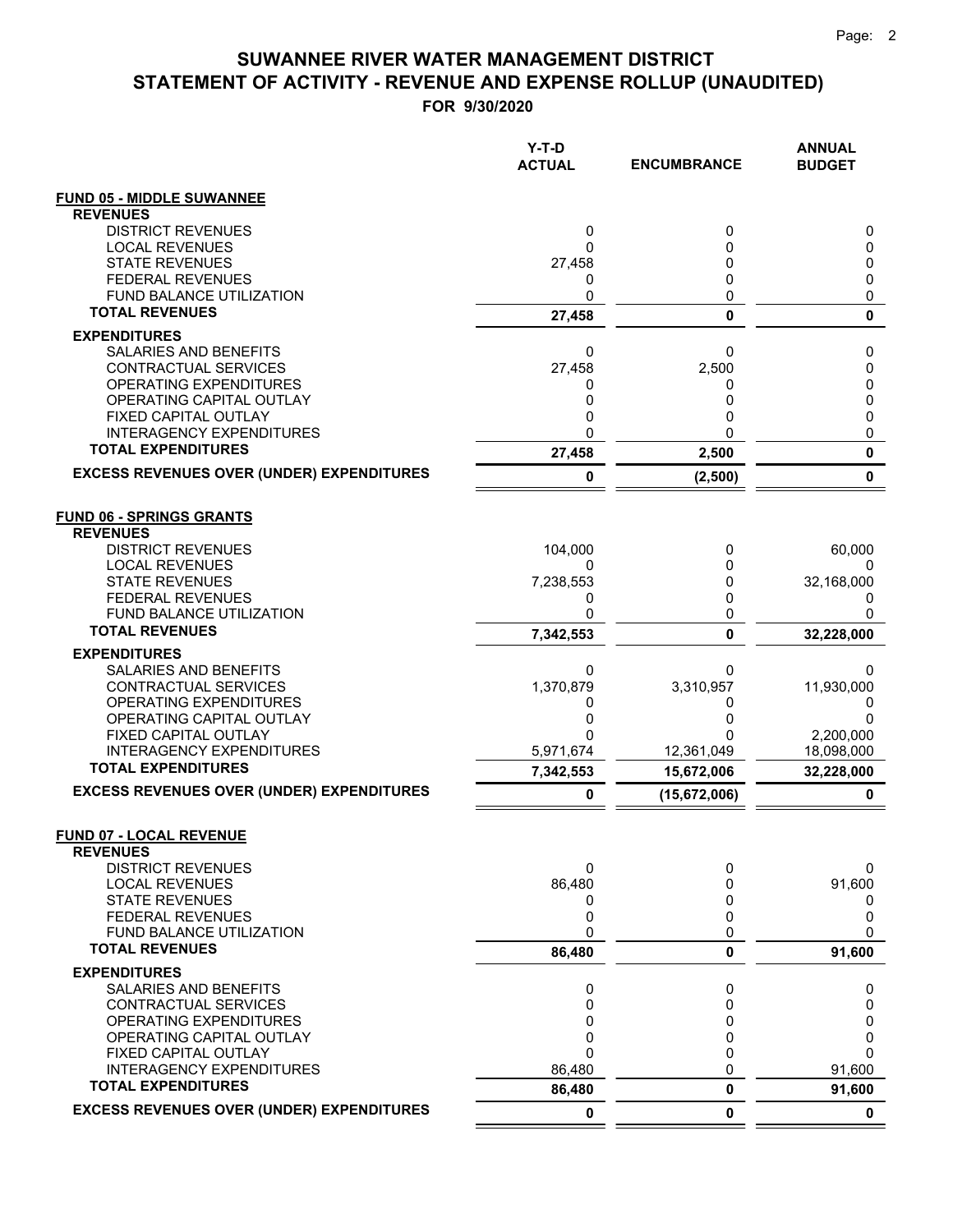|                                                            | Y-T-D<br><b>ACTUAL</b> | <b>ENCUMBRANCE</b> | <b>ANNUAL</b><br><b>BUDGET</b> |
|------------------------------------------------------------|------------------------|--------------------|--------------------------------|
| <b>FUND 08 - WMLTF - SPRINGS</b>                           |                        |                    |                                |
| <b>REVENUES</b>                                            |                        |                    |                                |
| <b>DISTRICT REVENUES</b>                                   | 4,853                  | 0                  | 0                              |
| <b>LOCAL REVENUES</b><br><b>STATE REVENUES</b>             | 0<br>0                 | 0<br>0             | 0<br>150,000                   |
| <b>FEDERAL REVENUES</b>                                    | 0                      | 0                  | 0                              |
| FUND BALANCE UTILIZATION                                   | 0                      | 0                  | 0                              |
| <b>TOTAL REVENUES</b>                                      | 4,853                  | 0                  | 150,000                        |
| <b>EXPENDITURES</b>                                        |                        |                    |                                |
| SALARIES AND BENEFITS                                      | 0                      | 0                  | 0                              |
| CONTRACTUAL SERVICES                                       | 0                      | 0                  | 0                              |
| OPERATING EXPENDITURES                                     | 0<br>0                 | 0<br>0             | 0                              |
| OPERATING CAPITAL OUTLAY<br>FIXED CAPITAL OUTLAY           | 0                      | 0                  | 0<br>$\Omega$                  |
| <b>INTERAGENCY EXPENDITURES</b>                            | 0                      | 150,000            | 150,000                        |
| <b>TOTAL EXPENDITURES</b>                                  | 0                      | 150,000            | 150,000                        |
| <b>EXCESS REVENUES OVER (UNDER) EXPENDITURES</b>           | 4,853                  | (150,000)          | 0                              |
| <b>FUND 09 - PROJECT EFFECTIVENESS METRICS</b>             |                        |                    |                                |
| <b>REVENUES</b>                                            |                        |                    |                                |
| <b>DISTRICT REVENUES</b>                                   | 0                      | 0                  | 0                              |
| <b>LOCAL REVENUES</b><br><b>STATE REVENUES</b>             | 0<br>0                 | 0<br>0             | 0<br>0                         |
| <b>FEDERAL REVENUES</b>                                    | $\Omega$               | 0                  | $\Omega$                       |
| <b>FUND BALANCE UTILIZATION</b>                            | 14,490                 | 0                  | 50,000                         |
| <b>TOTAL REVENUES</b>                                      | 14,490                 | 0                  | 50,000                         |
| <b>EXPENDITURES</b>                                        |                        |                    |                                |
| SALARIES AND BENEFITS                                      | 0                      | 0                  | 0                              |
| CONTRACTUAL SERVICES<br>OPERATING EXPENDITURES             | 14,490                 | 2,410              | 50,000                         |
| OPERATING CAPITAL OUTLAY                                   | 0<br>0                 | 0<br>0             | 0<br>0                         |
| FIXED CAPITAL OUTLAY                                       | 0                      | 0                  | 0                              |
| <b>INTERAGENCY EXPENDITURES</b>                            | 0                      | 0                  | $\Omega$                       |
| <b>TOTAL EXPENDITURES</b>                                  | 14,490                 | 2,410              | 50,000                         |
| <b>EXCESS REVENUES OVER (UNDER) EXPENDITURES</b>           | 0                      | (2, 410)           | 0                              |
| <b>FUND 10 - LAND CONSERVATION - FLORIDA FOREVER &amp;</b> |                        |                    |                                |
| P2000<br><b>REVENUES</b>                                   |                        |                    |                                |
| <b>DISTRICT REVENUES</b>                                   | 1,117                  | 0                  | 0                              |
| <b>LOCAL REVENUES</b>                                      | 0                      | 0                  | 0                              |
| <b>STATE REVENUES</b>                                      | 0                      | 0                  | 0                              |
| <b>FEDERAL REVENUES</b>                                    | $\Omega$               | 0                  | $\Omega$                       |
| FUND BALANCE UTILIZATION                                   | 23,883                 | 0                  | 25,000                         |
| <b>TOTAL REVENUES</b>                                      | 25,000                 | 0                  | 25,000                         |
| <b>EXPENDITURES</b>                                        |                        |                    |                                |
| SALARIES AND BENEFITS<br>CONTRACTUAL SERVICES              | 0<br>25,000            | 0<br>4,800         | 0<br>25,000                    |
| OPERATING EXPENDITURES                                     | 0                      | 0                  | 0                              |
| OPERATING CAPITAL OUTLAY                                   | 0                      | 0                  | 0                              |
| FIXED CAPITAL OUTLAY                                       | 0                      | 0                  | 0                              |
| <b>INTERAGENCY EXPENDITURES</b>                            | $\mathbf{0}$           | 0                  | $\mathbf{0}$                   |
| <b>TOTAL EXPENDITURES</b>                                  | 25,000                 | 4,800              | 25,000                         |
| <b>EXCESS REVENUES OVER (UNDER) EXPENDITURES</b>           | 0                      | (4,800)            | $\mathbf 0$                    |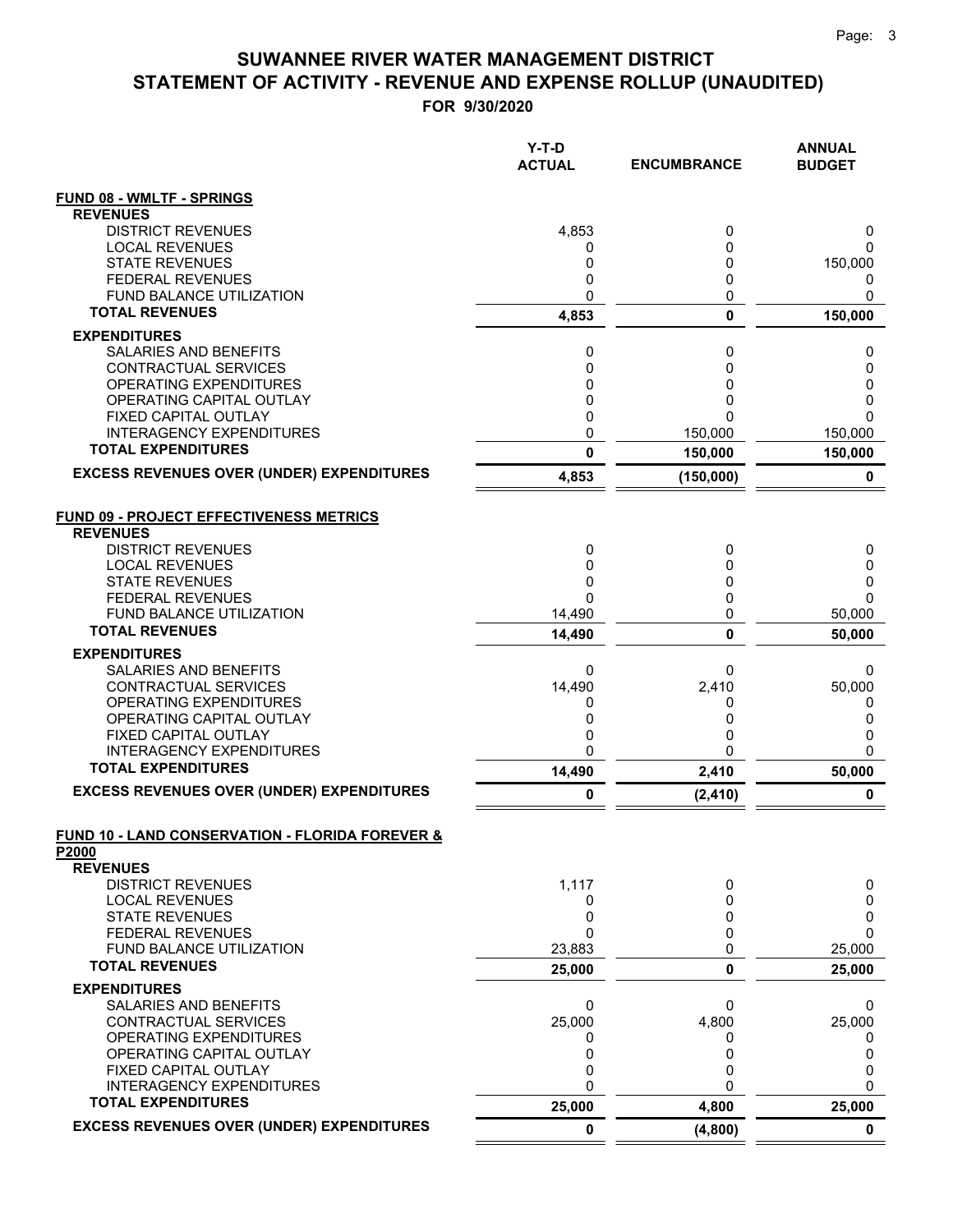|                                                            | Y-T-D<br><b>ACTUAL</b> | <b>ENCUMBRANCE</b> | <b>ANNUAL</b><br><b>BUDGET</b> |
|------------------------------------------------------------|------------------------|--------------------|--------------------------------|
| <b>FUND 12 - DOT ETDM</b>                                  |                        |                    |                                |
| <b>REVENUES</b>                                            |                        |                    |                                |
| <b>DISTRICT REVENUES</b>                                   | 1,188                  | 0                  | 0                              |
| <b>LOCAL REVENUES</b>                                      | 0                      | 0                  | 0                              |
| <b>STATE REVENUES</b><br><b>FEDERAL REVENUES</b>           | 0<br>0                 | 0<br>0             | 0<br>$\mathbf{0}$              |
| FUND BALANCE UTILIZATION                                   | 0                      | 0                  | 5,458                          |
| <b>TOTAL REVENUES</b>                                      | 1,188                  | $\mathbf 0$        | 5,458                          |
| <b>EXPENDITURES</b>                                        |                        |                    |                                |
| SALARIES AND BENEFITS                                      | 0                      | 0                  | 5,458                          |
| CONTRACTUAL SERVICES                                       | 0                      | 0                  | 0                              |
| <b>OPERATING EXPENDITURES</b>                              | 0                      | 0                  | 0                              |
| OPERATING CAPITAL OUTLAY                                   | 0                      | 0                  | 0                              |
| FIXED CAPITAL OUTLAY<br><b>INTERAGENCY EXPENDITURES</b>    | 0<br>0                 | 0<br>0             | 0<br>$\Omega$                  |
| <b>TOTAL EXPENDITURES</b>                                  | 0                      | 0                  | 5,458                          |
| <b>EXCESS REVENUES OVER (UNDER) EXPENDITURES</b>           | 1,188                  | 0                  | 0                              |
| <b>FUND 13 - LAND MANAGEMENT &amp; OPERATIONS</b>          |                        |                    |                                |
| <b>REVENUES</b>                                            |                        |                    |                                |
| <b>DISTRICT REVENUES</b>                                   | 2,455,160              | 0                  | 2,043,799                      |
| <b>LOCAL REVENUES</b>                                      | 0                      | 0                  | 0                              |
| <b>STATE REVENUES</b>                                      | 2,228,957              | 0<br>$\Omega$      | 2,311,119                      |
| <b>FEDERAL REVENUES</b><br><b>FUND BALANCE UTILIZATION</b> | 0<br>255,159           | 0                  | 40,000<br>1,044,344            |
| <b>TOTAL REVENUES</b>                                      | 4,939,276              | 0                  | 5,439,262                      |
| <b>EXPENDITURES</b>                                        |                        |                    |                                |
| SALARIES AND BENEFITS                                      | 685,575                | 0                  | 667,047                        |
| CONTRACTUAL SERVICES                                       | 2,060,533              | 321,800            | 2,530,014                      |
| OPERATING EXPENDITURES                                     | 386,543                | 9,758              | 513,878                        |
| OPERATING CAPITAL OUTLAY                                   | 161,697                | 0                  | 192,588                        |
| FIXED CAPITAL OUTLAY<br><b>INTERAGENCY EXPENDITURES</b>    | 211,893<br>635,506     | 27,790<br>15,224   | 877,000<br>658,735             |
| <b>TOTAL EXPENDITURES</b>                                  | 4,141,747              | 374,572            | 5,439,262                      |
| <b>EXCESS REVENUES OVER (UNDER) EXPENDITURES</b>           | 797,529                | (374, 572)         | 0                              |
|                                                            |                        |                    |                                |
| <b>FUND 19 - FDOT MITIGATION</b><br><b>REVENUES</b>        |                        |                    |                                |
| <b>DISTRICT REVENUES</b>                                   | 13,074                 | 0                  | 0                              |
| <b>LOCAL REVENUES</b>                                      | 0                      | 0                  | 0                              |
| <b>STATE REVENUES</b>                                      | 0                      | 0                  | 100,000                        |
| <b>FEDERAL REVENUES</b>                                    | 0                      | 0                  | 0                              |
| FUND BALANCE UTILIZATION<br><b>TOTAL REVENUES</b>          | 0                      | 0                  | 111,000                        |
|                                                            | 13,074                 | 0                  | 211,000                        |
| <b>EXPENDITURES</b>                                        |                        |                    |                                |
| SALARIES AND BENEFITS<br><b>CONTRACTUAL SERVICES</b>       | 0<br>11,201            | 0<br>0             | 0<br>211,000                   |
| OPERATING EXPENDITURES                                     | 1,103                  | 5,440              | 0                              |
| OPERATING CAPITAL OUTLAY                                   | 0                      | 0                  | 0                              |
| FIXED CAPITAL OUTLAY                                       | 0                      | 0                  | 0                              |
| <b>INTERAGENCY EXPENDITURES</b>                            | 0                      | 0                  | 0                              |
| <b>TOTAL EXPENDITURES</b>                                  | 12,304                 | 5,440              | 211,000                        |
| <b>EXCESS REVENUES OVER (UNDER) EXPENDITURES</b>           | 770                    | (5, 440)           | $\mathbf 0$                    |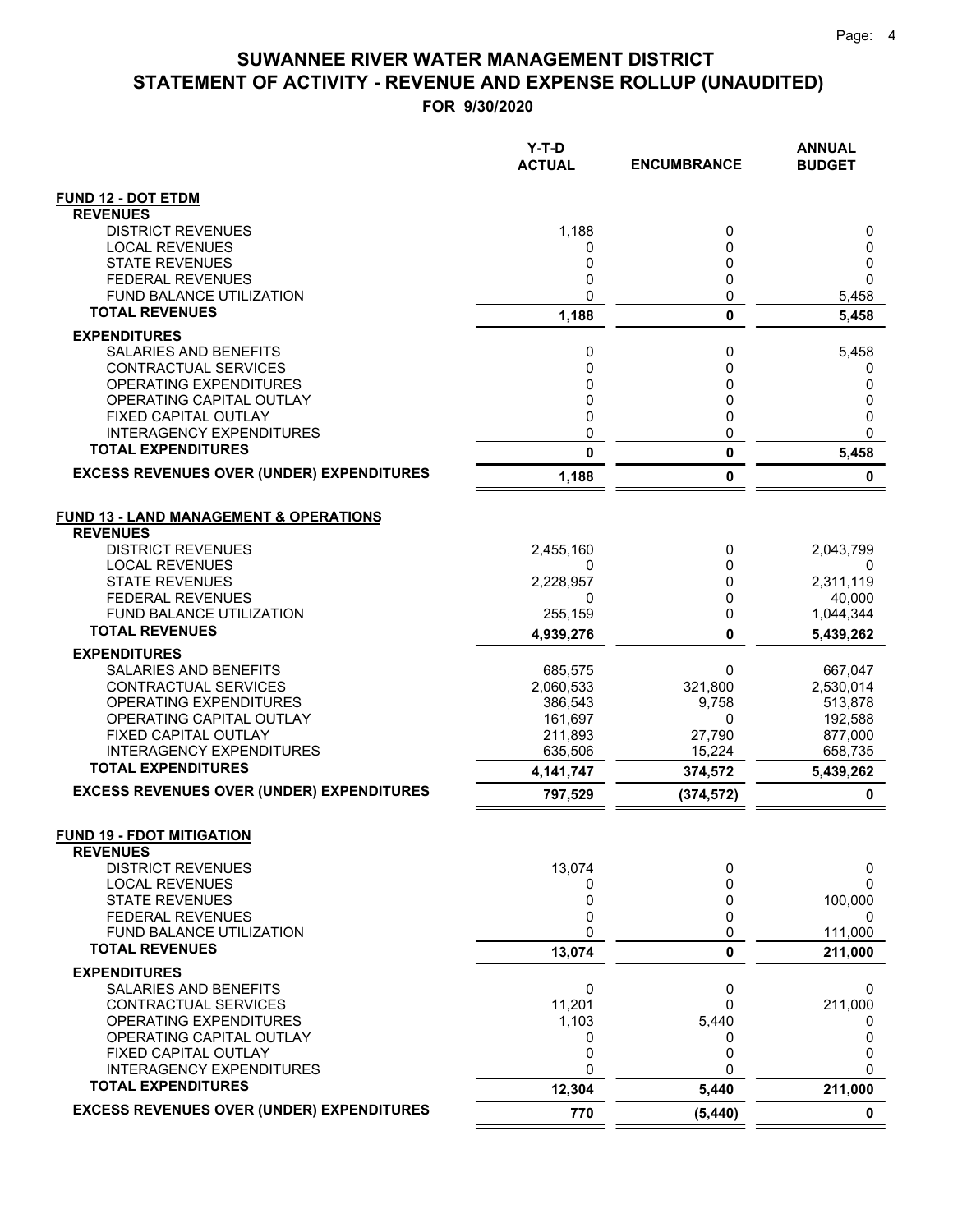|                                                                       | $Y-T-D$<br><b>ACTUAL</b> | <b>ENCUMBRANCE</b> | <b>ANNUAL</b><br><b>BUDGET</b> |
|-----------------------------------------------------------------------|--------------------------|--------------------|--------------------------------|
|                                                                       |                          |                    |                                |
| <b>FUND 20 - MINIMUM FLOWS AND MINIMUM WATER LEVELS</b>               |                          |                    |                                |
| (MFL)<br><b>REVENUES</b>                                              |                          |                    |                                |
| <b>DISTRICT REVENUES</b>                                              | 0                        | 0                  | 0                              |
| <b>LOCAL REVENUES</b>                                                 | O                        | 0                  | 0                              |
| <b>STATE REVENUES</b>                                                 | 1,456,206                | 0                  | 1,949,884                      |
| <b>FEDERAL REVENUES</b><br><b>FUND BALANCE UTILIZATION</b>            | 0<br>0                   | 0<br>0             | 0<br>0                         |
| <b>TOTAL REVENUES</b>                                                 | 1,456,206                | 0                  | 1,949,884                      |
| <b>EXPENDITURES</b>                                                   |                          |                    |                                |
| <b>SALARIES AND BENEFITS</b>                                          | 520,654                  | 0                  | 665,884                        |
| CONTRACTUAL SERVICES                                                  | 771,751                  | 522,254            | 1,029,000                      |
| OPERATING EXPENDITURES                                                | 13,801                   | 0                  | 30,000                         |
| OPERATING CAPITAL OUTLAY                                              | 0                        | 0                  | 0                              |
| <b>FIXED CAPITAL OUTLAY</b><br><b>INTERAGENCY EXPENDITURES</b>        | $\mathbf{0}$<br>150,000  | 0<br>0             | $\Omega$<br>225,000            |
| <b>TOTAL EXPENDITURES</b>                                             | 1,456,206                | 522,254            | 1,949,884                      |
| <b>EXCESS REVENUES OVER (UNDER) EXPENDITURES</b>                      | 0                        |                    | 0                              |
|                                                                       |                          | (522, 254)         |                                |
| <b>FUND 29 - SUWANNEE RIVER PARTNERSHIP (SRP)</b>                     |                          |                    |                                |
| <b>REVENUES</b>                                                       |                          |                    |                                |
| <b>DISTRICT REVENUES</b>                                              | 26,030                   | 0                  | 0                              |
| <b>LOCAL REVENUES</b><br><b>STATE REVENUES</b>                        | 0<br>0                   | 0<br>0             | 0<br>0                         |
| <b>FEDERAL REVENUES</b>                                               | O                        | 0                  | $\Omega$                       |
| <b>FUND BALANCE UTILIZATION</b>                                       | 122,373                  | 0                  | 153,000                        |
| <b>TOTAL REVENUES</b>                                                 | 148,403                  | 0                  | 153,000                        |
| <b>EXPENDITURES</b>                                                   |                          |                    |                                |
| SALARIES AND BENEFITS                                                 | 0                        | 0                  | 0                              |
| CONTRACTUAL SERVICES                                                  | 0                        | 0                  | 0                              |
| OPERATING EXPENDITURES                                                | 1,403                    | 0                  | 6,000                          |
| OPERATING CAPITAL OUTLAY<br>FIXED CAPITAL OUTLAY                      | 0<br>0                   | 0<br>0             | 0<br>$\Omega$                  |
| <b>INTERAGENCY EXPENDITURES</b>                                       | 147.000                  | 0                  | 147,000                        |
| <b>TOTAL EXPENDITURES</b>                                             | 148,403                  | 0                  | 153,000                        |
| <b>EXCESS REVENUES OVER (UNDER) EXPENDITURES</b>                      | 0                        | 0                  | 0                              |
|                                                                       |                          |                    |                                |
| <b>FUND 33 - PCS MITIGATION - LAND ACQUISITION</b><br><b>REVENUES</b> |                          |                    |                                |
| <b>DISTRICT REVENUES</b>                                              | 223,520                  | 0                  | 0                              |
| <b>LOCAL REVENUES</b>                                                 | 0                        | 0                  | 0                              |
| <b>STATE REVENUES</b>                                                 | 0                        | 0                  | 0                              |
| <b>FEDERAL REVENUES</b>                                               | 0                        | 0                  | $\Omega$                       |
| FUND BALANCE UTILIZATION<br><b>TOTAL REVENUES</b>                     | 0                        | 0                  | 1,000,000                      |
|                                                                       | 223,520                  | 0                  | 1,000,000                      |
| <b>EXPENDITURES</b><br>SALARIES AND BENEFITS                          | 0                        | 0                  | 0                              |
| CONTRACTUAL SERVICES                                                  | 0                        | 0                  | 30,000                         |
| OPERATING EXPENDITURES                                                | 0                        | 0                  | 0                              |
| OPERATING CAPITAL OUTLAY                                              | 0                        | 0                  | $\Omega$                       |
| FIXED CAPITAL OUTLAY                                                  | 0                        | 0                  | 970,000                        |
| <b>INTERAGENCY EXPENDITURES</b><br><b>TOTAL EXPENDITURES</b>          | 0                        | 0                  | 0                              |
|                                                                       | 0                        | 0                  | 1,000,000                      |
| <b>EXCESS REVENUES OVER (UNDER) EXPENDITURES</b>                      | 223,520                  | 0                  | 0                              |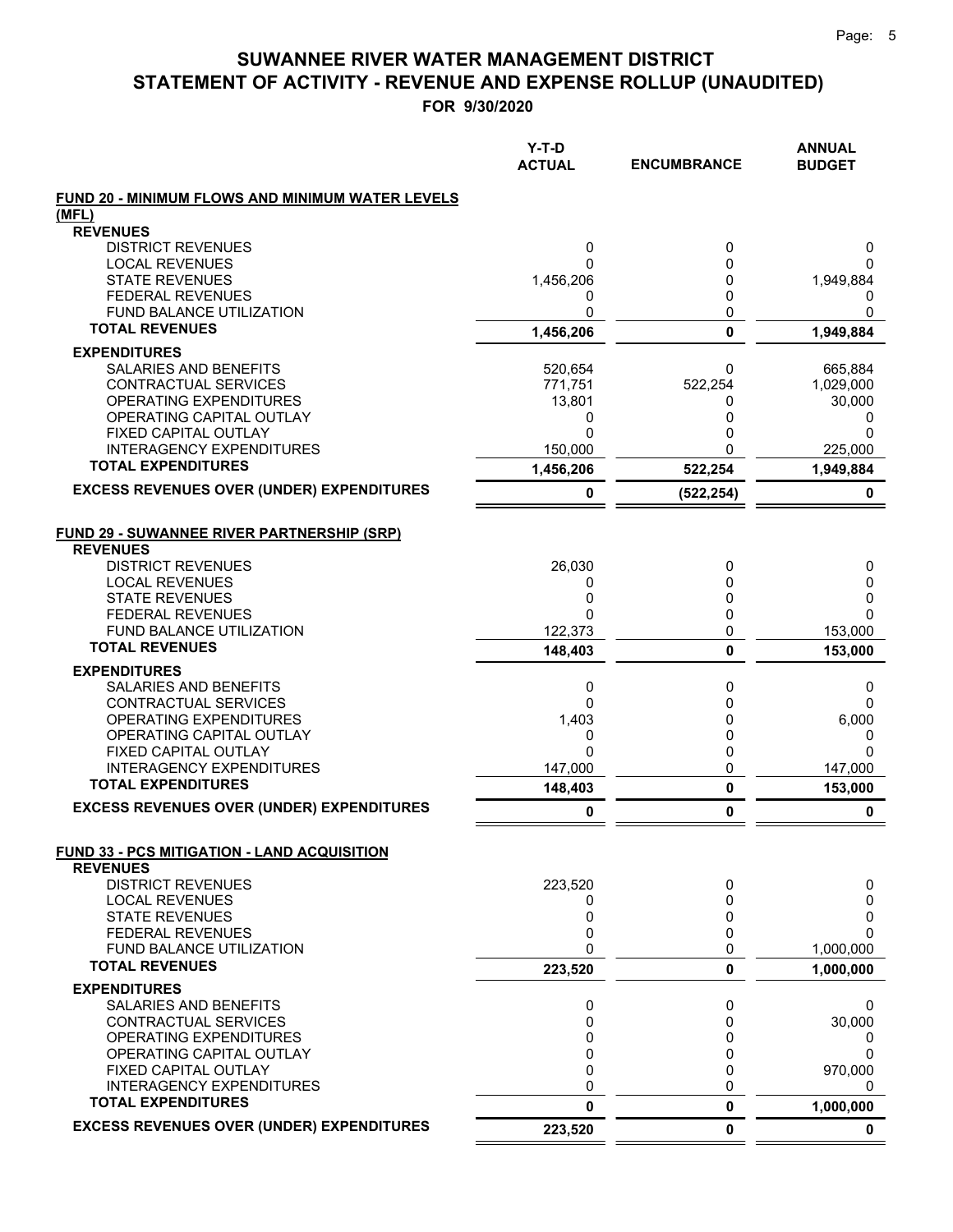**FOR 9/30/2020**

|                                                              | Y-T-D<br><b>ACTUAL</b> | <b>ENCUMBRANCE</b> | <b>ANNUAL</b><br><b>BUDGET</b> |
|--------------------------------------------------------------|------------------------|--------------------|--------------------------------|
| <b>FUND 51 - DISTRICT AG COST-SHARE</b>                      |                        |                    |                                |
| <b>REVENUES</b>                                              |                        |                    |                                |
| <b>DISTRICT REVENUES</b><br><b>LOCAL REVENUES</b>            | 0<br>0                 | 0<br>0             | 0<br>0                         |
| <b>STATE REVENUES</b>                                        | 0                      | 0                  | 0                              |
| <b>FEDERAL REVENUES</b>                                      | $\Omega$               | 0                  | 0                              |
| <b>FUND BALANCE UTILIZATION</b>                              | 694,546                | 0                  | 2,020,000                      |
| <b>TOTAL REVENUES</b>                                        | 694,546                | 0                  | 2,020,000                      |
| <b>EXPENDITURES</b>                                          |                        |                    |                                |
| <b>SALARIES AND BENEFITS</b><br><b>CONTRACTUAL SERVICES</b>  | 0<br>694,546           | 0<br>1,254,350     | 0<br>2,000,000                 |
| <b>OPERATING EXPENDITURES</b>                                | 0                      | 0                  | 0                              |
| OPERATING CAPITAL OUTLAY                                     | 0                      | 0                  | 0                              |
| FIXED CAPITAL OUTLAY                                         | 0                      | 0                  | 0                              |
| <b>INTERAGENCY EXPENDITURES</b><br><b>TOTAL EXPENDITURES</b> | 0                      | 3,574              | 20,000                         |
| <b>EXCESS REVENUES OVER (UNDER) EXPENDITURES</b>             | 694,546                | 1,257,924          | 2,020,000                      |
|                                                              | 0                      | (1, 257, 924)      | 0                              |
| <b>FUND 52 - REGIONAL WATER RESOURCE PROJECTS</b>            |                        |                    |                                |
| <b>REVENUES</b>                                              |                        |                    |                                |
| <b>DISTRICT REVENUES</b>                                     | 0                      | 0                  | 0                              |
| <b>LOCAL REVENUES</b>                                        | 0<br>0                 | 0                  | 0                              |
| <b>STATE REVENUES</b><br><b>FEDERAL REVENUES</b>             | 0                      | 0<br>0             | 0<br>0                         |
| <b>FUND BALANCE UTILIZATION</b>                              | 399,512                | 0                  | 1,680,000                      |
| <b>TOTAL REVENUES</b>                                        | 399,512                | 0                  | 1,680,000                      |
| <b>EXPENDITURES</b>                                          |                        |                    |                                |
| SALARIES AND BENEFITS                                        | 0                      | 0                  | 0                              |
| CONTRACTUAL SERVICES<br>OPERATING EXPENDITURES               | 99,512<br>0            | 16,141<br>0        | 450,000<br>0                   |
| OPERATING CAPITAL OUTLAY                                     | 0                      | 0                  | 0                              |
| FIXED CAPITAL OUTLAY                                         | 0                      | 0                  | 0                              |
| <b>INTERAGENCY EXPENDITURES</b>                              | 300,000                | 100,000            | 1,230,000                      |
| <b>TOTAL EXPENDITURES</b>                                    | 399,512                | 116,141            | 1,680,000                      |
| <b>EXCESS REVENUES OVER (UNDER) EXPENDITURES</b>             | 0                      | (116, 141)         | 0                              |
| FUND 53 - DISTRICT RIVER COST-SHARE<br><b>REVENUES</b>       |                        |                    |                                |
| <b>DISTRICT REVENUES</b>                                     | 0                      | 0                  | 0                              |
| <b>LOCAL REVENUES</b>                                        | 0                      | 0                  | 0                              |
| <b>STATE REVENUES</b>                                        | 0                      | 0                  | 0                              |
| <b>FEDERAL REVENUES</b><br>FUND BALANCE UTILIZATION          | 0<br>845,048           | 0<br>0             | 0<br>2,258,069                 |
| <b>TOTAL REVENUES</b>                                        | 845,048                | 0                  | 2,258,069                      |
| <b>EXPENDITURES</b>                                          |                        |                    |                                |
| SALARIES AND BENEFITS                                        | 0                      | 0                  | 0                              |
| <b>CONTRACTUAL SERVICES</b>                                  | 0                      | 0                  | 0                              |
| OPERATING EXPENDITURES<br>OPERATING CAPITAL OUTLAY           | 0<br>0                 | 0<br>0             | 0<br>0                         |
| FIXED CAPITAL OUTLAY                                         | 0                      | N                  | 0                              |
| <b>INTERAGENCY EXPENDITURES</b>                              | 845,048                | 816,011            | 2,258,069                      |
| <b>TOTAL EXPENDITURES</b>                                    | 845,048                | 816,011            | 2,258,069                      |
| <b>EXCESS REVENUES OVER (UNDER) EXPENDITURES</b>             | $\mathbf 0$            | (816, 011)         | 0                              |

 $=$  $\equiv$   $=$   $=$